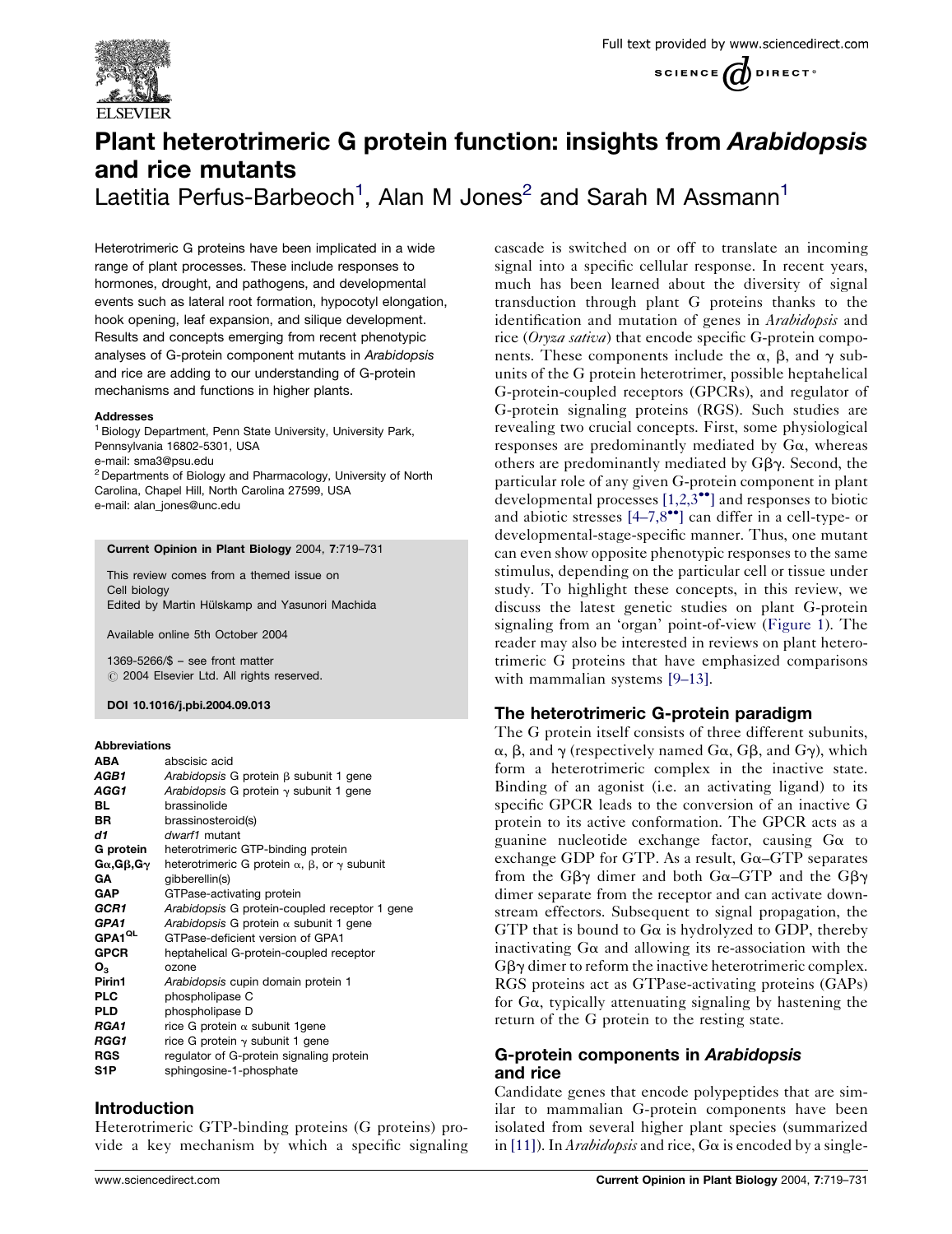<span id="page-1-0"></span>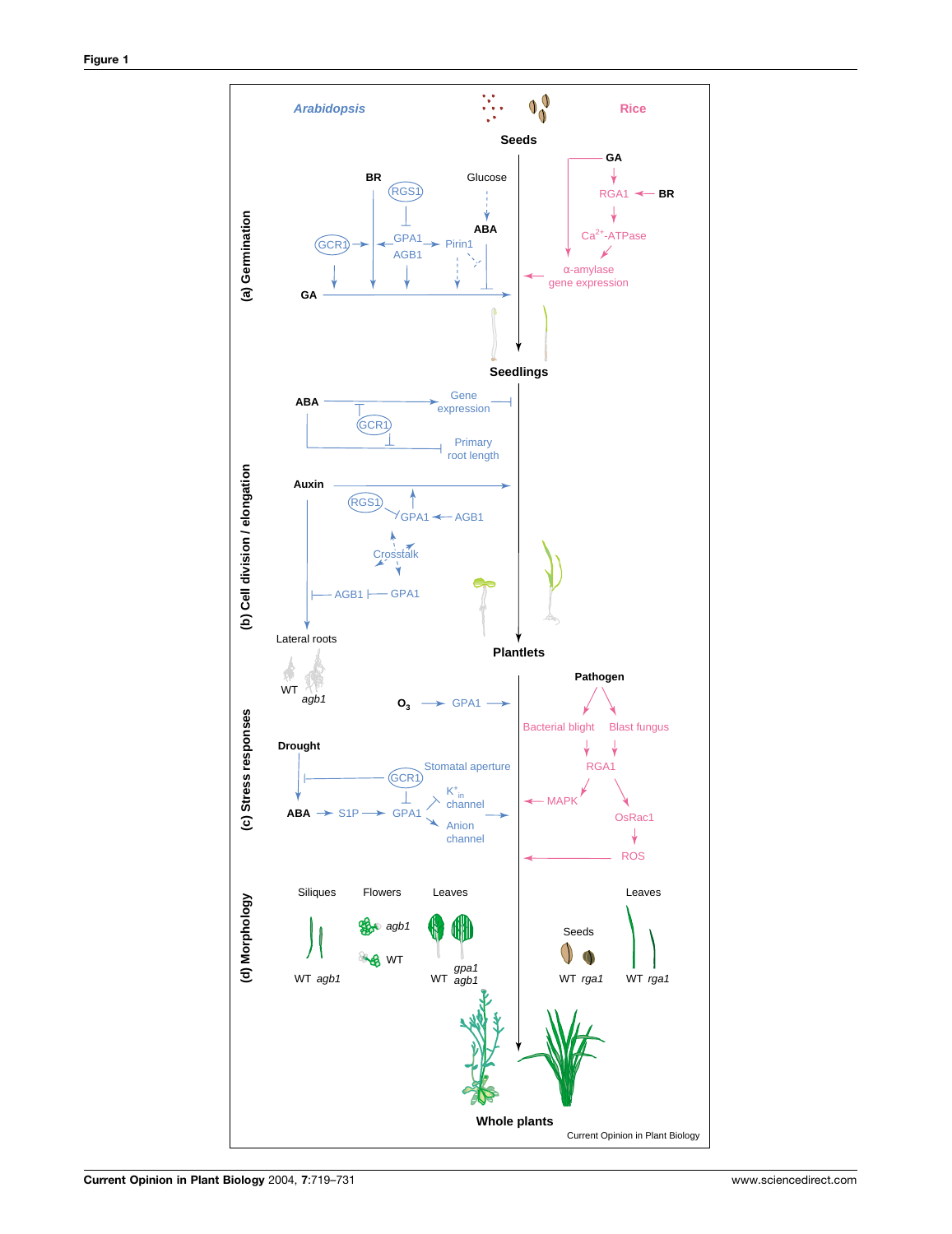copy gene, designated GPA1 or RGA1, respectively [\[14,15\]](#page-11-0). G $\beta$  is likewise encoded by a single-copy gene, designated AGB1 or RGB1, respectively [\[16,17\]](#page-11-0). Two G $\gamma$ genes were recently isolated from Arabidopsis and rice:  $AGG1$  or  $RGG1$  [\[18,19](#page-11-0)<sup>\*</sup>[\]](#page-11-0) and  $AGG2$  or  $RGG2$  [\[19](#page-11-0)<sup>\*</sup>[,20\]](#page-11-0). No plant gene has been found that is highly homologous to metazoan GPCRs. However, in Arabidopsis, GCR1 is a likely candidate as a GPCR-encoding gene because it encodes a protein that has some GPCR sequence similarity and a predicted heptahelical structure that is the hallmark of bona fide GPCRs [\[8](#page-10-0)\*[,21,22\]](#page-10-0). Finally, it appears that the *Arabidopsis* genome contains only one member of the RGS family, RGS1 [\[23](#page-11-0)<sup>\*\*</sup>[\].](#page-11-0) Transgenic plants that ectopically and/or conditionally express each of the above-described components, except the  $G\gamma$  subunit genes, have been described recently [\(Table 1\)](#page-3-0), and various single, double, and triple mutants have been generated ([Table 1\)](#page-3-0).

On the basis of both modeling  $[3^{\bullet\bullet}]$  $[3^{\bullet\bullet}]$  $[3^{\bullet\bullet}]$  and experimentation, the basic paradigm of mammalian G-protein signaling described above also appears to operate in plants [\[13\]](#page-11-0).  $G\alpha$ ,  $G\beta$ ,  $G\gamma$ ,  $GCR1$  and  $RGS1$  can all be found at the plasma membrane of plant cells [\[1,8](#page-10-0)\*\*[,19](#page-10-0)\*[,22,23](#page-10-0)\*\*[,24,25\].](#page-10-0) In yeast two-hybrid assays and co-immunoprecipitation experiments, G $\beta$  interacts tightly with both G $\gamma$  subunits in both Arabidopsis and rice [\[18,19](#page-11-0)<sup>°</sup>[,20\]](#page-11-0). In rice, gel-filtration experiments have confirmed that  $G\beta\gamma$  dimers associate with G $\alpha$ . This association is disrupted by a non-hydrolysable form of GTP, GTP $\gamma$ S, which is expected to maintain the activated conformation of  $G\alpha$  [\[19](#page-11-0)<sup>°</sup>[\]](#page-11-0). Pandey and Assmann  $[8^{\bullet\bullet}]$  $[8^{\bullet\bullet}]$  $[8^{\bullet\bullet}]$  used *in planta* and *in vitro* co-immunoprecipitation as well as split-ubiquitin yeast two-hybrid assays to provide the first conclusive evidence that the putative GPCR, GCR1, physically interacts with Ga. RGS1 interacts with both a constitutively active GPA1 (GPA1QL, the GTPase-deficient version of GPA1) and wildtype GPA1, and the carboxy-terminal domain of AtRGS1 has been shown to exert GAP activity on a yeast  $Ga$  [\[23](#page-11-0)<sup> $\bullet$ </sup>[\].](#page-11-0)

Striking differences also exist, however, between the Gprotein components of plants and those of other eukaryotic organisms: the sequence similarity of the relevant genes and proteins is limited, and a much smaller number of genes encode each of the different components in plants than in other eukaryotes [\[13\]](#page-11-0).

### G-protein signaling in seeds

Seed germination is a complex phenomenon that is modulated by numerous signals, including gibberellins (GA), abscisic acid (ABA), brassinosteroids (BR), ethylene, light, and sugars, some acting in concert and others in opposition [\[26\].](#page-11-0) Current models of seed germination in non-graminaceous species suggest that BR act downstream of GA to promote germination. Both ABA and sugars inhibit germination, and ethylene negatively regulates ABA's effects.

In the absence of stratification, gpa1-1 and gpa1-2 mutant seeds exhibit delayed germination [\[27](#page-11-0)<sup>°</sup>[\]](#page-11-0), suggesting that they are more dormant than wildtype seeds. Consistent with this phenomenon, *gpa1* mutants exhibit moderately increased sensitivity to the inhibition of germination by ABA and sugars [\[2,27](#page-10-0)<sup>°</sup>[\]](#page-10-0). Many of these phenotypes are also observed in Arabidopsis T-DNA insertional mutants

(Figure 1 Legend) Highly simplified model of physiological processes during plant development that involve G proteins based on the phenotypes of Arabidopsis and rice G-protein-component mutants. The black time-line symbolizes plant developmental stages from seeds to whole plants (not drawn to scale). To the left (blue) and to the right of this line (pink), the model describes physiological processes that involve G proteins in Arabidopsis and rice, respectively. Arrows represent activation and T-bars inhibition in the signaling pathways. Dotted arrows signify putative pathways that still require experimental confirmation. (a) Germination. In Arabidopsis, GCR1 may positively regulate seed germination by coupling BR promotion of GA-stimulated germination. GCR1 also can act independently of GPA1 and AGB1 in a pathway to regulate GA-stimulated germination [\[23](#page-11-0)\*[\].](#page-11-0) RGS1 antagonizes the activation of GPA1 [23\*]. Pirin1 may positively regulate seed germination by overcoming the negative effect of ABA or by activating germination-promoting pathways [\[27](#page-11-0) [\]](#page-11-0). In rice, RGA1 may work in a high-sensitivity GA pathway that regulates the induction of Ca<sup>2+</sup>-ATPase and  $\alpha$ -amylase, leading to seed germination [\[32\]](#page-11-0). RGA1 may also be a component of BR signaling [\[33\]](#page-11-0). In addition, there may be an alternative GA pathway that also induces  $\alpha$ -amylase but does not involve RGA1 [\[32\].](#page-11-0) (b) Cell division/elongation. During seedling growth, GPA1, AGB1 and GCR1 may act in the inhibition of primary root development by ABA ([\[8](#page-10-0)\*\*[\]](#page-10-0); S Pandey, SM Assmann, unpublished). Furthermore, GCR1 negatively regulates ABA-induced gene expression [\[8](#page-10-0)\*\*[\].](#page-10-0) AGB1 and GPA1 activate cell division in both hypocotyls and leaves [\[1,2,3](#page-10-0)\*\*[,37\]](#page-10-0) whereas RGS1 antagonizes the activation of GPA1 in apical root meristems [\[23](#page-11-0)\*\*[\].](#page-11-0) Auxin treatment also increases GPA1 transcript levels and decreases AGB1 transcript levels (not shown in figure, [\[3](#page-10-0)\*\*[\]\)](#page-10-0). During lateral root formation, AGB1 functions downstream of GPA1 and inhibits auxin-induced cell division, and GPA1 inhibits AGB1 function [\[3](#page-10-0)<sup>\*\*</sup>[\].](#page-10-0) (c) Stress responses. According to the leaf curling phenotype, GPA1 promotes the O<sub>3</sub> sensitivity of Arabidopsis plants [\[6\].](#page-10-0) Drought stress and ABA treatment inhibit stomatal opening and promote stomatal closure. ABA triggers S1P formation, which is coupled by GPA1 to inhibit plasma membrane inwardly rectifying K<sup>+</sup> channels and to activate slow anion channels, resulting in the inhibition of stomatal opening and the promotion of stomatal closure [\[4,45](#page-10-0)\*\*[\]](#page-10-0). The GPCR-like protein GCR1 directly binds to GPA1 and negatively controls ABA- and S1P-regulation of stomatal apertures [\[8](#page-10-0)\*\*[\].](#page-10-0) In rice, responses to avirulent rice blast fungus, including the accumulation of transcripts for the small GTPase, OsRac1, are attenuated in the RGA1 mutant d1. OsRac1 acts as a key molecular switch for multiple signaling pathways, such as the production of reactive oxygen species that lead to disease resistance. Expression of constitutively active OsRac1 in the d1 mutant restores defense signaling [\[5\]](#page-10-0). In response to virulent strains of bacterial blight, lesions are more severe in the d1 mutant than in wildtype plants [\[7\]](#page-10-0). (d) Morphology. In Arabidopsis, both GPA1 and AGB1 modulate leaf development and shape [\[1,39\]](#page-10-0). gpa1 and agb1 mutants exhibit rounded lamina. AGB1 is also involved in flower and fruit development [\[1,3](#page-10-0)\*\*[,39\]](#page-10-0). In agb1, the floral buds at the inflorescence apex are more tightly clustered, the siliques are shorter, and the silique tips are more blunt than those of wildtype plants. In rice, RGA1 modulates plant stature by regulating internode and panicle elongation, and also influences the color of leaf blades and sheaths and grain shape [\[32\]](#page-11-0).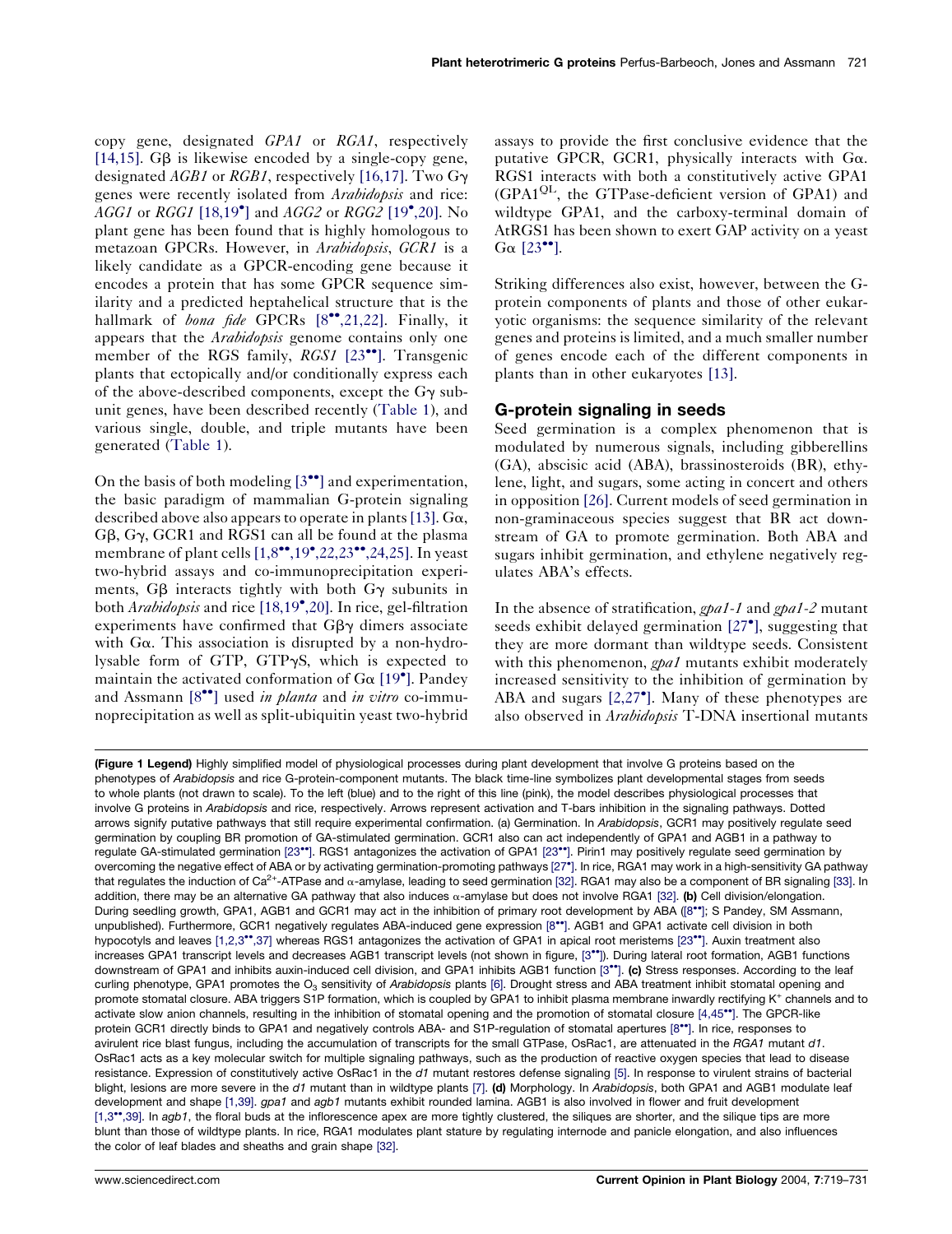<span id="page-3-0"></span>

| Table 1                                                                |                      |                                                                                             |                                                                                     |                                                                                                                                                                                                                                                                                                        |
|------------------------------------------------------------------------|----------------------|---------------------------------------------------------------------------------------------|-------------------------------------------------------------------------------------|--------------------------------------------------------------------------------------------------------------------------------------------------------------------------------------------------------------------------------------------------------------------------------------------------------|
| Mutant and transgenic lines for $G\alpha$ , G $\beta$ , GCR1 and RGS1. |                      |                                                                                             |                                                                                     |                                                                                                                                                                                                                                                                                                        |
| Name/allele                                                            | Ecotype/<br>cultivar | cDNA                                                                                        | Status of transcript/<br>translation product                                        | Phenotype comparison<br>with wildtype ecotypes                                                                                                                                                                                                                                                         |
|                                                                        |                      | Mutant loss of function for $G\alpha$ subunit in Arabidopsis (A. thaliana)                  |                                                                                     | Phenotypes of gpa1 mutants                                                                                                                                                                                                                                                                             |
| $g$ pa1-1                                                              | Ws                   | T-DNA insertion in 7th intron.<br>Wisconsin KO Arabidopsis<br>facility $\alpha$ population. | Lacks full-length<br>transcript [1].                                                | Less sensitive to GA and BL<br>stimulation of<br>germination [1,2].<br>More sensitive to the GA<br>biosynthesis inhibitor<br>paclobutrazol [2,22].<br>Hypersensitive to ABA<br>and sugar inhibition<br>of germination $[2,27^{\circ}]$ .<br>In darkness, partial de-<br>etiolation: open hook; shorter |
| $g$ pa1-2                                                              | Ws                   | T-DNA insertion in 8th exon.<br>Wisconsin KO Arabidopsis<br>facility $\alpha$ population.   | Lacks full-length<br>transcript [1].                                                | hypocotyls caused by<br>reduced cell division [1].<br>Primary root forms fewer<br>lateral root primordia [1].<br>Less sensitive to auxin<br>promotion of lateral root<br>formation $[3^{\bullet\bullet}].$<br>Rounded lamina shape [1,37].<br>Leaf cells are fewer<br>and larger [1].                  |
| $g$ pa1-3                                                              | $Col-0$              | T-DNA insertion in 9th exon.<br>Salk collection.                                            | Lacks full-length<br>transcript [37].                                               | Longer sepals and pedicels [1].<br>Less sensitive to O3 [6].<br>More water loss [4].<br>Insensitive to ABA inhibition<br>of stomatal opening [4].<br>Insensitive to ABA inhibition<br>of inward $K^+$ channels [4].<br>Insensitive to S1P<br>promotion of stomatal                                     |
| $g$ pa1-4                                                              | Col-0                | T-DNA insertion in 12th intron.<br>Salk collection.                                         | Lacks full-length<br>transcript [37].                                               | closure [45*].<br>Altered sensitivity to ABA<br>activation of slow anion<br>channels [4].<br>Insensitive to S1P<br>activation of slow<br>anion channels [45*].                                                                                                                                         |
|                                                                        |                      | Mutant loss of function for $G_{\alpha}$ subunit in rice (Oryza sativa)                     |                                                                                     | <b>Phenotypes of Daikoku</b><br>dwarf1 (d1) mutants<br>(DK22, HO541,                                                                                                                                                                                                                                   |
| DK 22                                                                  | Nipponbare           | Point mutation of<br>G598 to T in 8th exon.                                                 | Stop codon<br>generated [31,40].<br>Protein null [19°].                             | CM1361-1, T65d1, rga1)<br>Shorter and rounded<br>grains [30,31].<br>Reduced GA and BL<br>stimulation of gene<br>expression [32,33].                                                                                                                                                                    |
| HO 541                                                                 | Nipponbare           | Spontaneous mutant:<br>deletion of 833<br>basepairs between<br>1st exon and intron.         | RGA1 transcript<br>null [30].                                                       | Shorter and darker<br>green leaves,<br>more compact<br>panicle [5,30-32,38].                                                                                                                                                                                                                           |
| CM 1361-1                                                              | Kinmaze              | Insertion between<br>nucleotides 354-355.                                                   | Predicted protein lacks<br>GTP-, effector- and<br>receptor-binding<br>regions [31]. | Shorter internodes - may<br>be due to a decrease in the<br>number of cells per<br>internode [31].<br>Reduced GA stimulation of<br>internode growth [32].<br>Normal GA stimulation of<br>second leaf sheath                                                                                             |

elongation [\[32\]](#page-11-0).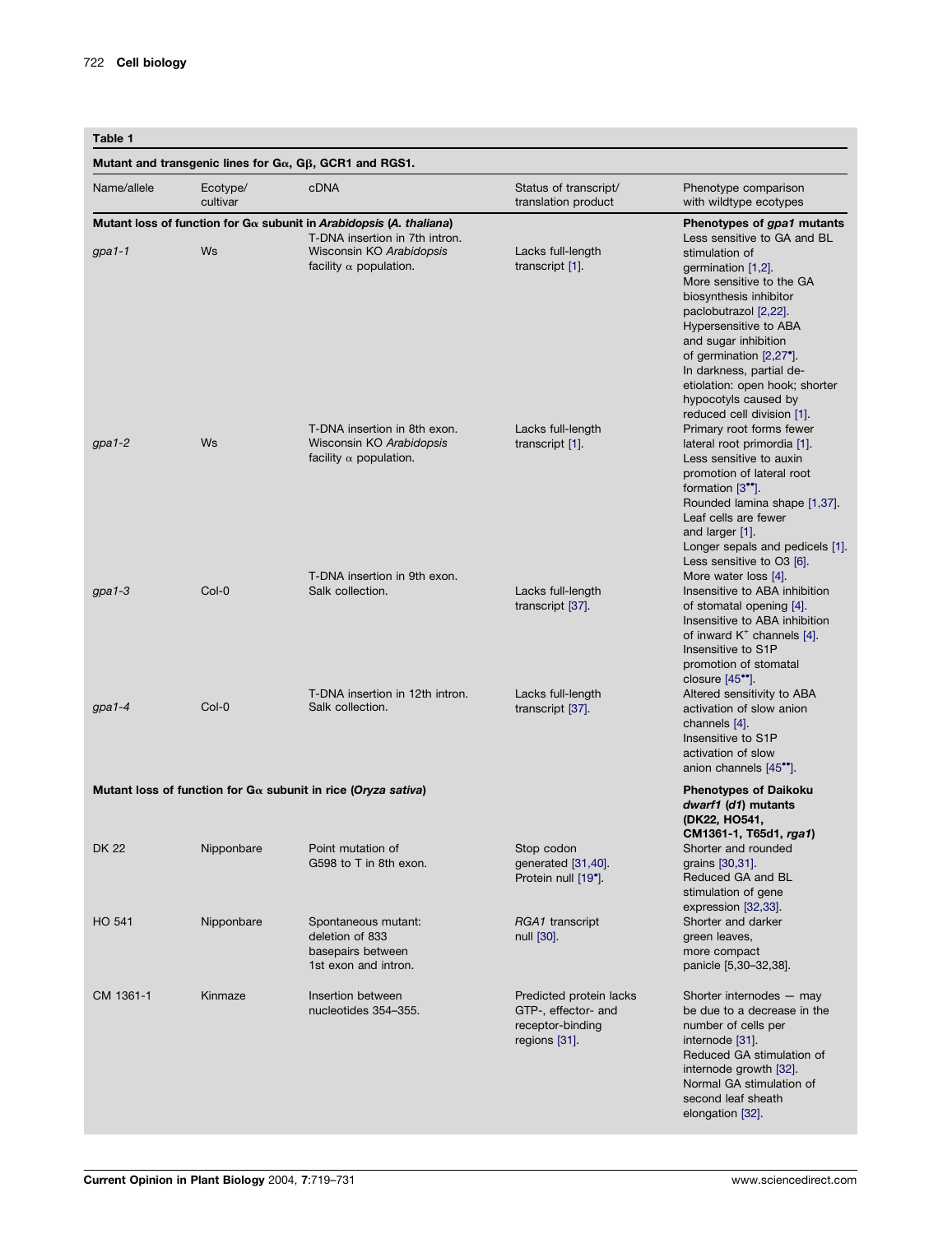| <b>Table 1 (Continued)</b>                        |                                                   |                                                                                                                                       |                                                                                                                      |                                                                                                                                                                                        |  |
|---------------------------------------------------|---------------------------------------------------|---------------------------------------------------------------------------------------------------------------------------------------|----------------------------------------------------------------------------------------------------------------------|----------------------------------------------------------------------------------------------------------------------------------------------------------------------------------------|--|
| Name/allele                                       | Ecotype/<br>cultivar                              | cDNA                                                                                                                                  | Status of transcript/<br>translation product                                                                         | Phenotype comparison<br>with wildtype ecotypes                                                                                                                                         |  |
| T65d1                                             | Taichung 65                                       | Deletion of nucleotides<br>1003-1004.                                                                                                 | Stop codon generated before<br>third effector-binding region [32].                                                   | Reduced hypersensitive response<br>to infection by rice blast fungus [5].                                                                                                              |  |
| rga1                                              | Nipponbare                                        | Antisense suppression.                                                                                                                | RGA1 transcript<br>null line [31].                                                                                   | Increased sensitivity<br>to infection by virulent<br>strain of bacterial<br>blight [7].                                                                                                |  |
| <b>HO 532</b><br>HO 533<br><b>HO 537</b>          | Nipponbare                                        | Spontaneous mutants.                                                                                                                  | [30]                                                                                                                 | Not used for phenotypic<br>analysis.                                                                                                                                                   |  |
| <b>HO 538</b><br><b>HO 552</b><br>FL <sub>2</sub> | Nipponbare                                        | Marker line derived<br>from HO 538.                                                                                                   | [30]                                                                                                                 | Not used for phenotypic<br>analysis.                                                                                                                                                   |  |
| ID <sub>1</sub>                                   | Shiokari                                          | Deletion of nucleotides<br>1003-1004.                                                                                                 | $[31]$                                                                                                               | Not used for phenotypic<br>analysis.                                                                                                                                                   |  |
| CM392;<br>1729; 248;<br>723; 1232                 | Kinmaze                                           | Induced by N-methyl-<br>N-nitrosourea.                                                                                                | [5, 30]                                                                                                              | Not used for phenotypic<br>analysis.                                                                                                                                                   |  |
| DKT <sub>1</sub>                                  | Taichung 65                                       | Point mutation of<br>A1075 to T.                                                                                                      | $[31]$                                                                                                               | Not used for phenotypic<br>analysis.                                                                                                                                                   |  |
| DKT <sub>2</sub>                                  | Taichung 65                                       | Deletion between<br>nucleotides 932-979.                                                                                              | Predicted to lack GTP-<br>binding region [31].                                                                       | Not used for phenotypic<br>analysis.                                                                                                                                                   |  |
| Q222L or GPA1*                                    | Col                                               | Mutant gain of function for $G\alpha$ subunit in Arabidopsis<br>35S promoter::point<br>mutation A1264 to T<br>derived from GPA1 cDNA. | <b>Mutation disables GTPase</b><br>activity, leading to<br>constitutively active<br>$Ga [1,3^{\bullet\bullet},37]$ . | <b>Phenotypes of GPA1 overexpressors</b><br>No effect on auxin-induced cell<br>division in lateral roots $[3^{\bullet\bullet}].$<br>No auxin effect on<br>hypocotyl length [3**].      |  |
| GPA1 <sup>QL</sup>                                | Ws                                                | 35S promoter::constitutive<br>form of GPA1 cDNA.                                                                                      | Overexpression of<br>constitutively active<br>$Ga (GPA1^{OL})$ [23 <sup>•</sup> ].                                   | Increased hypocotyl length<br>caused by increased cell<br>elongation $[23^{\bullet\bullet}].$<br>Longer primary roots caused by<br>increased cell production [23 <sup>**</sup> ].      |  |
| $cG\alpha$                                        | Ws                                                | DEX inducible promoter::<br>constitutive form of<br>GPA1 cDNA.                                                                        | Overexpression of<br>constitutively active<br>$Ga (GPA1^{QL})$ [54].                                                 | Under low light condition,<br>shorter hypocotyls are caused by<br>a reduction in cell elongation,<br>also smaller cotyledons and increased<br>stomatal density in hypocotyl [54].      |  |
| $wG\alpha$                                        | Ws                                                | DEX inducible promoter::<br>GPA1 cDNA.                                                                                                | Overexpression of<br>full-length GPA1<br>protein [54].                                                               | Under low light condition, shorter<br>hypocotyls are caused by a reduction<br>in cell elongation, also smaller<br>cotyledons and increased stomatal<br>density in hypocotyl [54].      |  |
| gpa1 (GPA1)                                       | Col-0                                             | DEX inducible promoter::<br>GPA1 cDNA.                                                                                                | Complementation in<br>gpa1 background [3*,37].                                                                       | Hypersensitive to GA<br>stimulation of germination [2].<br>In darkness, shorter hypocotyls<br>[37]. Hypocotyl hypersensitive<br>to auxin-induced adventitious<br>root formation [3**]. |  |
| 35S::GPA1-GFP                                     | Col                                               | 35S promoter:: GPA1<br>cDNA fused with GFP.                                                                                           | Overexpression of<br>fluorescent GPA1 [23**]                                                                         |                                                                                                                                                                                        |  |
| GOX                                               | Col                                               | DEX-inducible promoter::<br>GPA1 cDNA.                                                                                                | Overexpression of<br>GPA1 [2,37].                                                                                    | Mimics agb1-2 lateral root<br>phenotype: more lateral<br>roots $[3^{\bullet\bullet}]$ .                                                                                                |  |
| GOX <sub>1</sub>                                  | Tobacco cells<br>Nicotiana<br>tabaccum<br>cv. BY2 | DEX inducible promoter::<br>GPA1 cDNA.                                                                                                | <b>Transformed BY2 cells</b><br>overexpressing GPA1<br>$[1,49]$ .                                                    | Shorter cell cycle [1].<br>Higher PtdIns-PLC activity [49].<br>Higher $Ins(1,4,5)P_3$ content [49].                                                                                    |  |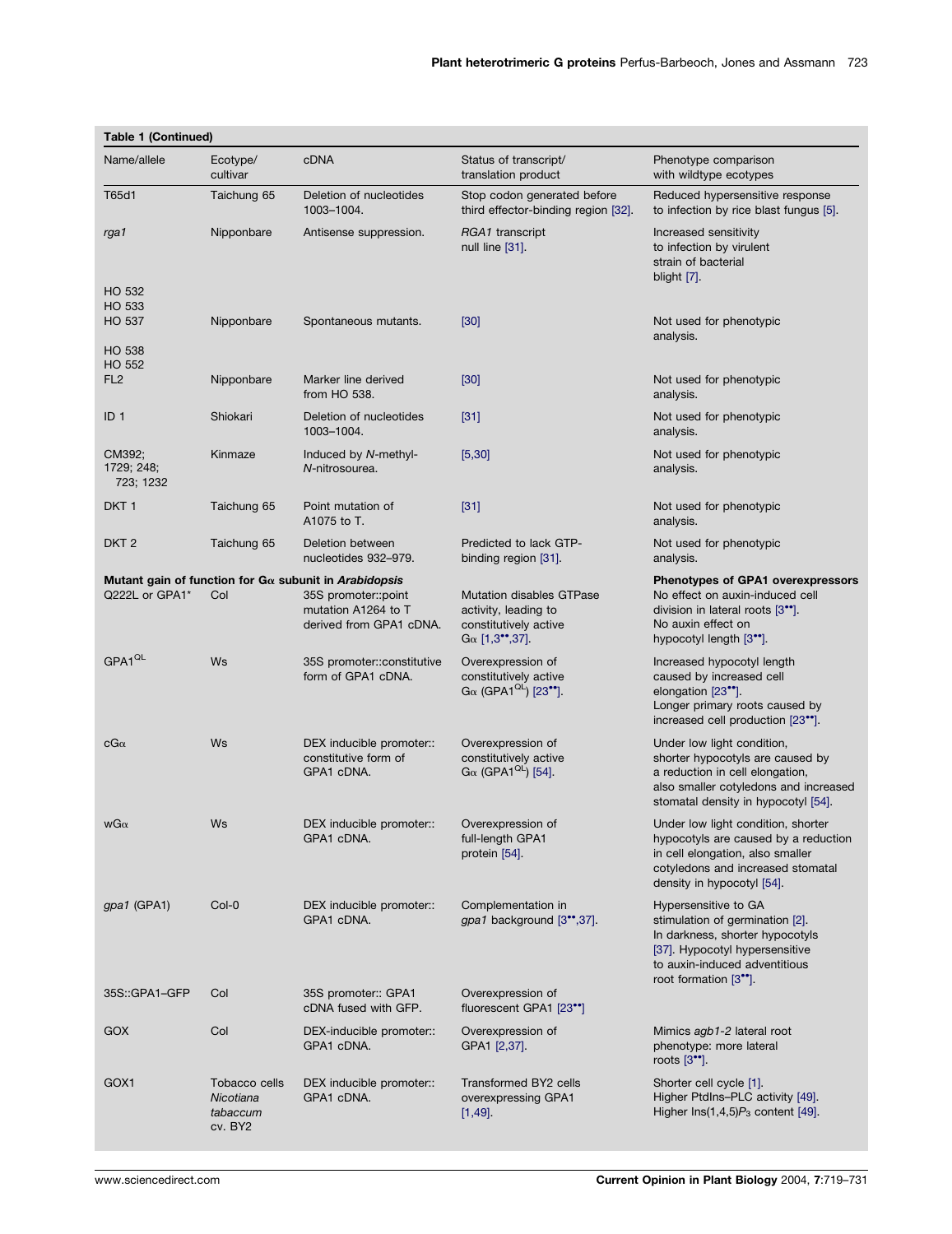| <b>Table 1 (Continued)</b>                                  |                      |                                                                                                              |                                                                                                    |                                                                                                                                                                                                                                                                                                                                                                                                                                                                                  |
|-------------------------------------------------------------|----------------------|--------------------------------------------------------------------------------------------------------------|----------------------------------------------------------------------------------------------------|----------------------------------------------------------------------------------------------------------------------------------------------------------------------------------------------------------------------------------------------------------------------------------------------------------------------------------------------------------------------------------------------------------------------------------------------------------------------------------|
| Name/allele                                                 | Ecotype/<br>cultivar | <b>cDNA</b>                                                                                                  | Status of transcript/<br>translation product                                                       | Phenotype comparison<br>with wildtype ecotypes                                                                                                                                                                                                                                                                                                                                                                                                                                   |
| Mutant gain of function for $G_{\alpha}$ subunit in rice    |                      |                                                                                                              |                                                                                                    | <b>Phenotypes of RGA1</b>                                                                                                                                                                                                                                                                                                                                                                                                                                                        |
| QL/d1 or Q223L                                              | Nipponbare           | 35S promoter:: point<br>mutation Q223 to<br>L derived from RGA1<br>cDNA.                                     | Expression of constitutively<br>active G $\alpha$ in d1<br>background [19°].                       | overexpressors<br>Active form GTP-G $\alpha$<br>presents free from<br>$G\beta$ or $G\gamma$ subunits [19°].                                                                                                                                                                                                                                                                                                                                                                      |
| Mutant loss of function for $G\beta$ subunit in Arabidopsis |                      |                                                                                                              |                                                                                                    | Phenotypes of agb1 mutants                                                                                                                                                                                                                                                                                                                                                                                                                                                       |
| agb1-1 or elk4                                              | Col                  | Ethyl methanesulfonic<br>acid mutagenized.<br>Missense mutation:<br>failure to splice out<br>the 1st intron. | Mutant transcript slightly<br>larger because of splicing<br>failure. Stop codon<br>generated [39]. | Less sensitive to GA and BR<br>stimulation of germination [22].<br>More sensitive to the<br>GA biosynthesis inhibitor<br>paclobutrazol [2,22].<br>Hypersensitive to sugar<br>inhibition of germination [2].<br>In darkness, partial<br>de-etiolation: open hook;<br>shorter hypocotyls caused<br>by reduced cell division [1].<br>Hypocotyl hypersensitive<br>to auxin-induced adventitious<br>root formation [3**].<br>Primary root forms more<br>lateral root primordia [3**]. |
| $agb1-2$                                                    | Col-0                | T-DNA insertion in 4th exon.<br>Salk collection.                                                             | Lacks full-length<br>transcript $[3^{\bullet\bullet}]$ .                                           | More sensitive to auxin<br>promotion of lateral root<br>formation $[3^{\bullet\bullet}].$<br>Rounded lamina shape and<br>presence of islands of small<br>cells that create a crinkly<br>surface [3**,39].<br>Shorter flowers and sepals [39].<br>Shorter and thicker siliques [39].                                                                                                                                                                                              |
| Mutant gain of function for Gβ subunit in Arabidopsis       |                      |                                                                                                              |                                                                                                    | <b>Phenotypes of AGB1</b><br>overexpressors                                                                                                                                                                                                                                                                                                                                                                                                                                      |
| agb1-1 (AGB1)                                               | Col                  | Transformation with genomic<br>fragment containing<br>AGB1 gene and promoter.                                | Complementation in<br>agb1-1 background [39].                                                      |                                                                                                                                                                                                                                                                                                                                                                                                                                                                                  |
| agb1-2 (AGB1)                                               | Col-0                | DEX inducible promoter::<br>AGB1 cDNA.                                                                       | Complementation in<br>agb1-2 background [3"].                                                      | Decreased auxin-induced<br>lateral root formation<br>relative to agb1 [3**].                                                                                                                                                                                                                                                                                                                                                                                                     |
| <b>BOX</b>                                                  | Col-0                | DEX inducible promoter::<br>AGB1 CDNA.                                                                       | Overexpression of<br>AGB1 [3 , 37].                                                                |                                                                                                                                                                                                                                                                                                                                                                                                                                                                                  |
| Mutant loss of function for GCR1 in Arabidopsis             |                      |                                                                                                              |                                                                                                    | Phenotypes of gcr1 mutants                                                                                                                                                                                                                                                                                                                                                                                                                                                       |
| $gcr1-1$                                                    | Col-0                | T-DNA insertion in 8th<br>intron. Salk collection.                                                           | Lacks full-length<br>transcript [22].                                                              | Less sensitive to GA and BR<br>stimulation of germination [22].<br>Hypersensitive to ABA<br>inhibition of germination $[8^{\bullet\bullet}].$                                                                                                                                                                                                                                                                                                                                    |
| $gcr1-2$                                                    | Col-0                | T-DNA insertion in 6th exon.<br>Salk collection.                                                             | Lacks full-length<br>transcript [22].                                                              | Hypersensitive to the GA<br>inhibitor paclobutrazol [22].<br>Increased ABA promotion<br>of ABA-regulated gene<br>expression [8**].                                                                                                                                                                                                                                                                                                                                               |
| $gcr1-3$                                                    | Ws                   | T-DNA insertion in 2nd intron.<br>Wisconsin Arabidopsis KO<br>facility BASTA population.                     | Lacks full-length<br>transcript $[8^{\bullet\bullet}].$                                            | Decreased water loss [8**].<br>Increased resistance to<br>drought stress [8**].<br>Hypersensitive to ABA<br>and S1P inhibition of<br>stomatal opening [8**].                                                                                                                                                                                                                                                                                                                     |
| $gcr1-4$                                                    | Col                  | T-DNA insertion in 3rd intron.<br>SAIL collection of TMRI.                                                   | Lacks full-length<br>transcript $[8^{\bullet\bullet}].$                                            | Hypersensitive to ABA<br>and S1P promotion of<br>stomatal closure [8**].<br>Flowers slightly earlier [22].                                                                                                                                                                                                                                                                                                                                                                       |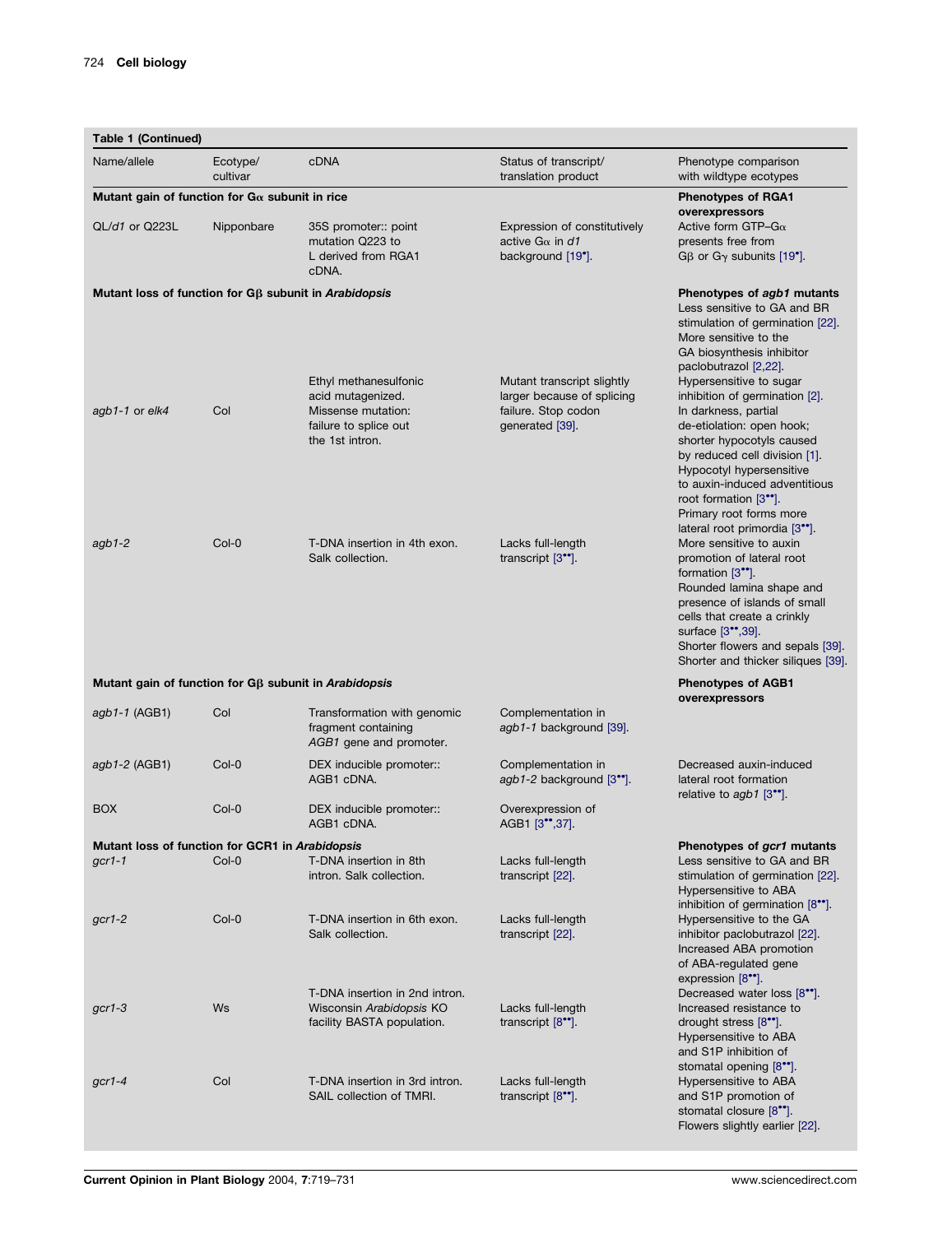| <b>Table 1 (Continued)</b>                       |                                                            |                                                            |                                                                     |                                                                                                                                                                                                                                                                                                                                                                         |
|--------------------------------------------------|------------------------------------------------------------|------------------------------------------------------------|---------------------------------------------------------------------|-------------------------------------------------------------------------------------------------------------------------------------------------------------------------------------------------------------------------------------------------------------------------------------------------------------------------------------------------------------------------|
| Name/allele                                      | Ecotype/<br>cultivar                                       | cDNA                                                       | Status of transcript/<br>translation product                        | Phenotype comparison<br>with wildtype ecotypes                                                                                                                                                                                                                                                                                                                          |
|                                                  | Mutant gain of function for GCR1 in Arabidopsis            |                                                            |                                                                     | <b>Phenotypes of GCR1</b>                                                                                                                                                                                                                                                                                                                                               |
| gcr1-3 (GCR1)                                    | Ws                                                         | DEX inducible promoter:: GCR1<br>cDNA fused with FLAG tag. | Expression in gcr1-3<br>background [8 <sup>••</sup> ].              | overexpressors<br>GCR1-FLAG<br>immunoprecipitates<br>with GPA1 $[8^{\bullet\bullet}]$ .                                                                                                                                                                                                                                                                                 |
| 35S::GCR1-GFP                                    | Col                                                        | 35S promoter::GCR1<br>cDNA fused with GFP.                 | Overexpression of<br>fluorescent GCR1 [22].                         |                                                                                                                                                                                                                                                                                                                                                                         |
| GCR1-over-<br>expressing lines                   | Col                                                        | 35S promoter::GCR1 cDNA.                                   | Overexpression of<br>GCR1 [29].                                     | Lacks seed dormancy [29].<br>Increased expression of<br>germination associated<br>genes [29].<br>Early flowering [29].                                                                                                                                                                                                                                                  |
| GCR1-over<br>expressing<br>BY <sub>2</sub> cells | Tobacco cells<br>Nicotiana<br>tabaccum cv. BY2             | 35S promoter::GCR1<br>cDNA.                                | <b>Transformed BY2 cells</b><br>overexpressing GCR1<br>$[29, 49]$ . | Increased DNA synthesis [29].<br>Higher PtdIns-PLC activity [49].<br>Higher $Ins(1,4,5)P_3$ content [49].                                                                                                                                                                                                                                                               |
| $rgs1-1$                                         | Mutant loss of function for RGS1 in Arabidopsis<br>$Col-0$ | T-DNA insertion in<br>6th intron. Salk collection.         | Lacks full-length<br>transcript [23**].                             | Phenotypes of rgs1 mutants<br>Mimics GPA1 <sup>QL</sup> phenotype<br>under darkness: longer<br>hypocotyls caused by<br>increased cell elongation [23*].<br>Longer primary roots<br>caused by increased<br>cell production in light [23 <sup>**</sup> ].                                                                                                                 |
| $rgs1-2$                                         | Col-0                                                      | T-DNA insertion in 9th intron.<br>Salk collection.         | Lacks full-length<br>transcript [23 <sup>*</sup> ].                 | Insensitive to 6%<br>D-glucose inhibition<br>of seedling growth [23*].                                                                                                                                                                                                                                                                                                  |
|                                                  | Mutant gain of function for RGS1 in Arabidopsis            |                                                            |                                                                     | <b>Phenotypes of RGS1</b><br>overexpressors                                                                                                                                                                                                                                                                                                                             |
| 35S::RGS1-GFP                                    | Col                                                        | 35S promoter::RGS1 cDNA<br>fused with GFP.                 | Overexpression of<br>fluorescent RGS1 [23**].                       |                                                                                                                                                                                                                                                                                                                                                                         |
| <b>ROX</b>                                       | Col-0                                                      | DEX inducible promoter::<br>RGS1 open reading frame.       | Overexpression of full length<br>RGS1 protein [23**].               | Mimics gpa1 mutant hypocotyl<br>phenotype under darkness:<br>shorter hypocotyl [23 <sup>*</sup> ].<br>Hypersensitive to 6%<br>D-glucose inhibition of<br>seedling growth [23**].                                                                                                                                                                                        |
|                                                  | Loss of function double/triple mutants in Arabidopsis      |                                                            |                                                                     | Phenotypes double/triple<br>mutants                                                                                                                                                                                                                                                                                                                                     |
| $g$ pa1-4<br>$agb1-2$                            | Col-0                                                      | Cross between<br>gpa1-4 and<br>$agb1-2.$                   | $[37]$                                                              | Less sensitive to GA and BR<br>stimulation of germination<br>(same sensitivity<br>as $agb1$ mutant $[22]$ ).<br>Shorter hypocotyls and<br>partially opened hooks [37].<br>Rounded lamina shape [22].<br>Less sensitive to $O_3$ [6].                                                                                                                                    |
| $gcr1-2$<br>$g$ pa1-4                            | Col-0                                                      | Cross between gcr1-2<br>and gpa1-4 agb1-2.                 | [22, 37]                                                            | Less sensitive to GA and BR<br>stimulation of germination<br>(additive or synergistic effect<br>of mutations [22]).<br>gpa1 phenotype under<br>darkness: shorter<br>hypocotyl and partially<br>opened hook [22].<br>gpa1 leaf morphology:<br>rounded lamina shape [22].<br>Less sensitive to GA and BR<br>stimulation of germination<br>(additive or synergistic effect |

of mutations [\[22\]\)](#page-11-0).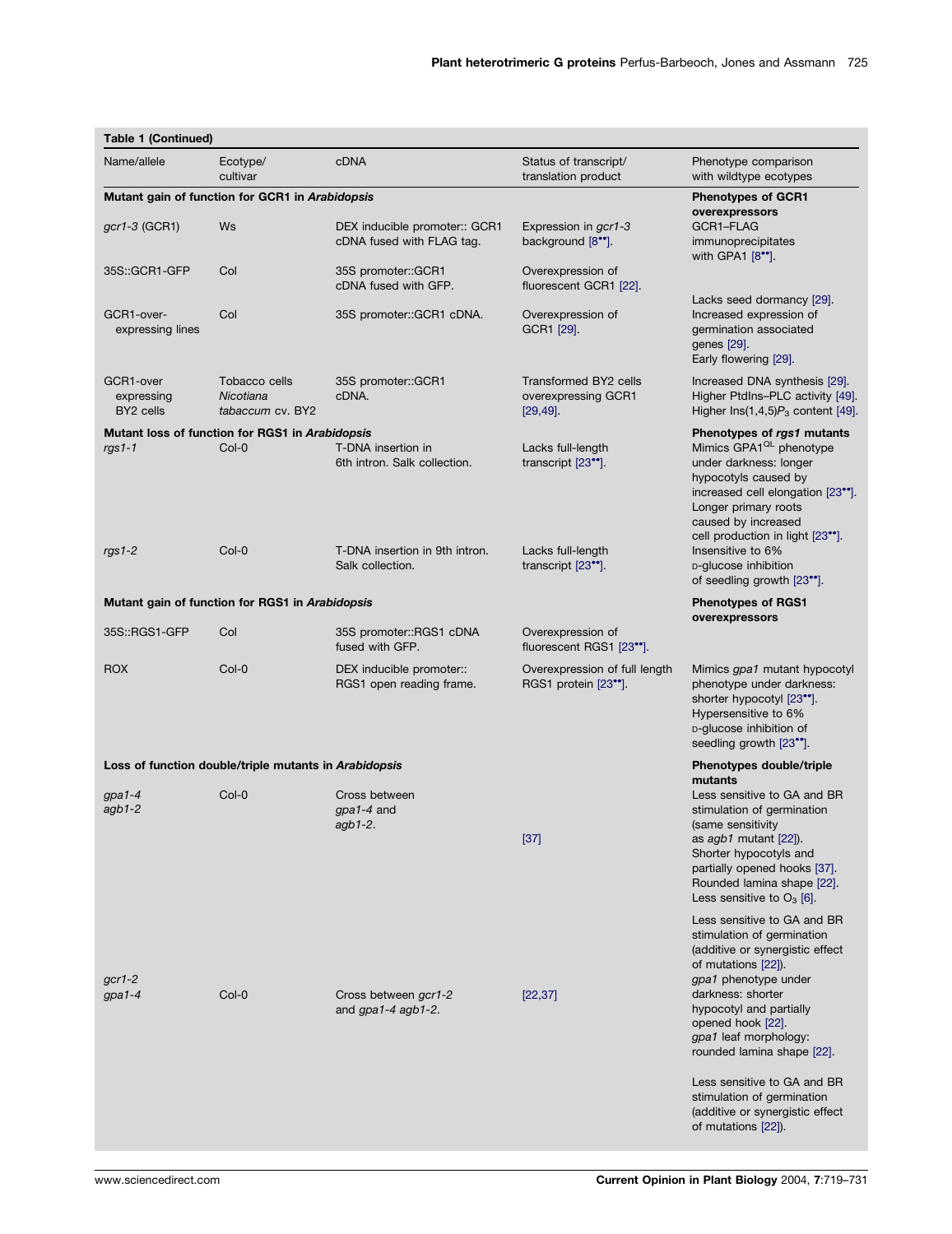| Name/allele                       | Ecotype/<br>cultivar | <b>cDNA</b>                                                                | Status of transcript/<br>translation product | Phenotype comparison<br>with wildtype ecotypes                                                                                                                                                |
|-----------------------------------|----------------------|----------------------------------------------------------------------------|----------------------------------------------|-----------------------------------------------------------------------------------------------------------------------------------------------------------------------------------------------|
| $agb1-2$                          |                      |                                                                            |                                              |                                                                                                                                                                                               |
| $gcr1-2$                          | $Col-0$              | Cross between gpa1-4<br>$agb1-2$ and $gcr1-2$ .                            | [22]                                         | agb1 phenotype under<br>darkness: shorter hypocotyl<br>and partially opened hooks [22].<br>agb1 leaf morphology:<br>rounded lamina shape [22].                                                |
|                                   |                      |                                                                            |                                              | Less sensitive to GA and BR<br>stimulation of germination<br>(additive or synergistic effect                                                                                                  |
| $agb1-2$<br>$gcr1-2$<br>$g$ pa1-4 | $Col-0$              | Cross between gpa1-4<br>$aqb1-2$ and $qcr1-2$ .                            | [22]                                         | of mutations [22]).<br>gpa1 and agb1 phenotype<br>under darkness: shorter<br>hypocotyl and partially<br>opened hooks [22].<br>gpa1 and agb1 leaf<br>morphology: rounded<br>lamina shape [22]. |
| agb1-1 er-105                     | Col                  | Cross between agb1-1 and<br>receptor-like kinase erecta<br>mutant, er-105. | $[39]$                                       | Shorter petiole, shorter lamina<br>than either agb1 or er105<br>single mutant, suggesting<br>that ER and AGB1 function<br>in parallel pathways<br>controlling these<br>characteristics [39].  |
| $d1$ slr                          | Nipponbare           | Cross between d1 and<br>GA insensitive mutant slr.                         | $[32]$                                       | SLR is epistatic to<br>D1 supporting RGA1<br>involvement in<br>GA signaling [32].                                                                                                             |

mutant; er-105, receptor-like kinase erecta mutant; GFP, green fluorescent protein; GOX, GPA1 overexpressing lines; Ins(1,4,5)P3, inositol-1,4,5-trisphosphate; PtdIns-PLC, phosphatidylinositol-phospholipase C; ROX, RGS1 overexpressing lines; SAIL, Syngenta Arabidopsis Insertion Library; slr, slender rice mutant; TMRI, Torrey Mesa Research Institute; Ws, Wassilewskija.

of Pirin1, a cupin-domain protein that has been identified as a GPA1 interactor in yeast two-hybrid assays [\[27](#page-11-0) [\].](#page-11-0)

Because gpa1 seeds have wildtype ABA concentrations [\[2\],](#page-10-0) the results described above presumably reflect either an increased sensitivity to ABA or a decreased sensitivity to stimulatory signals such as GA. In support of the latter hypothesis, the germination of gpal and agb1 seeds is significantly less sensitive to exogenous GA and significantly more sensitive to the GA-synthesis inhibitor paclobutrazol than the germination of wildtype seeds [\[2,22\]](#page-10-0). Ullah *et al.* [\[2\]](#page-10-0) speculate that GPA1 controls the sensitivity of the GA pathway because although the overexpression of GPA1 in *Arabidopsis* confers a millionfold increase in the GA sensitivity of seed germination, the requirement for GA is not abolished. If GPA1 directly coupled the GA response, then the ectopic expression of GPA1 would be expected to confer GA independence, which is not the case. Ullah et al. [\[2\]](#page-10-0) further suggest that BR controls GA sensitivity in a GPA1-dependent manner, because brassinolide (BL) rescue of germination in seeds treated with paclobutrazol is complete for wildtype seeds but only partial for gpa1 and  $a$ gb1 seeds  $[2,22,28]$ .

Like gpa1 mutants, gcr1 mutants exhibit reduced sensitivity toward GA and BR in seed germination, whereas GCR1 overexpression reduces seed dormancy [\[22,29\].](#page-11-0) Under some but not all conditions, seeds of gcr1 gpa1 and gcr1 agb1 double mutants have additive or synergistic germination responses to GA and BR, which is unexpected if GCR1 were to function upstream of the G protein. Thus, under some conditions, GCR1 appears able to act independently of the heterotrimer in regulating seed germination [\[22\]](#page-11-0).

Seeds of the rice *dwarf1* (*d1*) mutant, a null mutant  $[19^{\circ}]$  $[19^{\circ}]$  $[19^{\circ}]$ of the rice G $\alpha$  subunit, RGA1, exhibit a morphological phenotype consisting of short, round grains [\[30,31\].](#page-11-0) Observations in rice are also consistent with a role for G proteins in GA-based signaling pathways and the control of transcription in the seed.  $d1$  mutants exhibit reduced GA induction of  $\alpha$ -amylase gene expression and enzyme activity in their aleurone cells and reduced expression of the GA-induced genes OsGAMYB and GA- $Ca^{2+}$  ATPase [\[32\].](#page-11-0) Go may also be a component of BR signaling in rice because BL-stimulated expression of a novel BL-enhanced gene is weaker in  $d1$  mutants than in wildtype seedlings [\[33\]](#page-11-0). Ueguchi-Tanaka et al. [\[32\]](#page-11-0)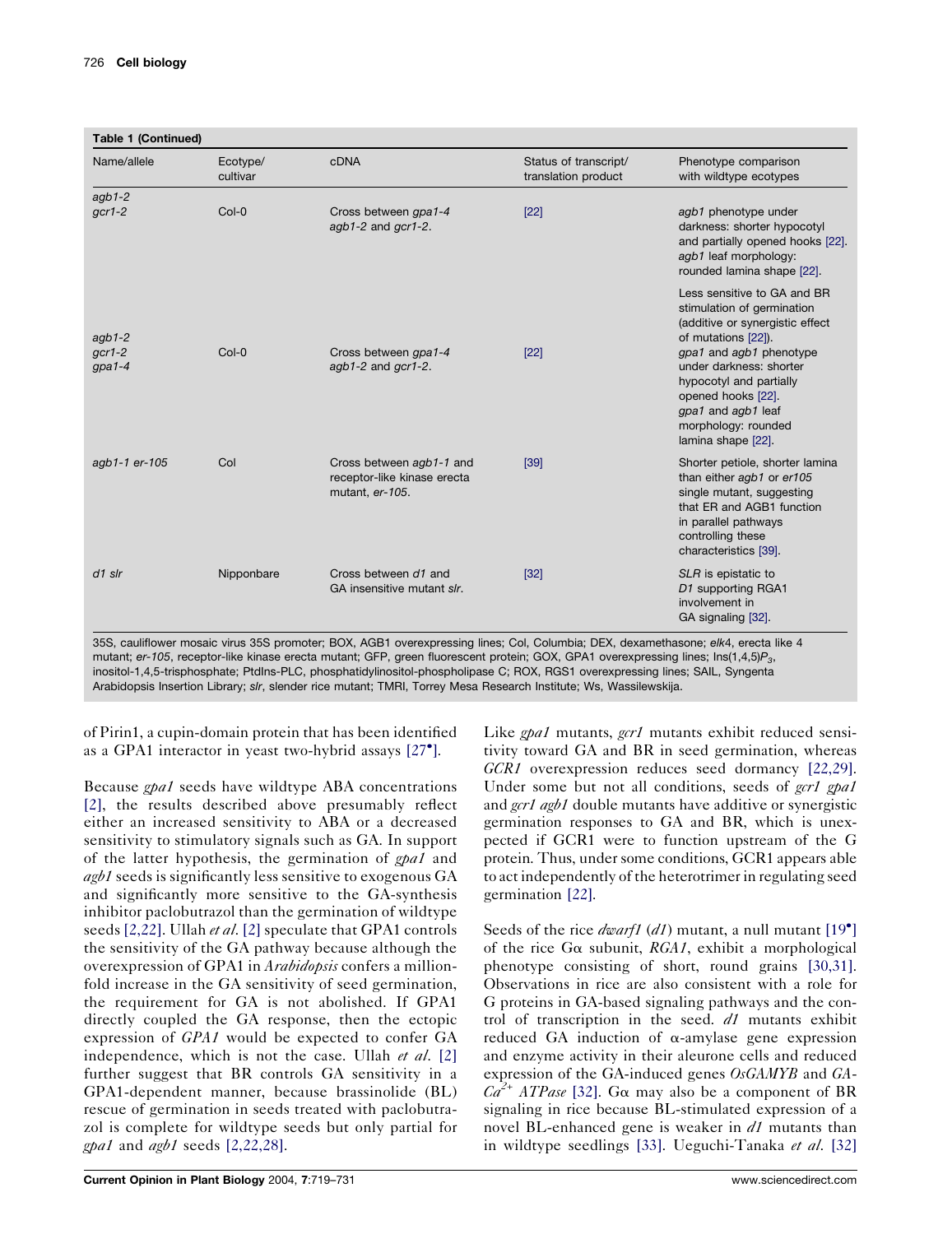suggest that there may be two separate GA-signaling pathways in rice, with either high or low sensitivity to GA, and that RGA1 may mediate the former pathway. Both this model and the 'GPA1 modulation' model described above [\[2,32\]](#page-10-0) are consistent with the current data from both *Arabidopsis* and rice. Hence, additional experimentation, including determination of the ABA sensitivity of d1 seeds, will be required to distinguish between these two possibilities.

# G-protein signaling in roots

Root growth and architecture involves a balance between cell production in the apical and lateral root meristems and the subsequent elongation of those cells. One advantage of the root as a model system for development is that it is possible to measure rates of cell production and elongation as well as the number of lateral root primordia quite precisely, thereby making it possible to quantify exactly what has changed in the roots of loss- and gain-offunction G-protein mutants. The formation of lateral root meristems originates from a set of founder cells that differs from that used to form the primary meristem [\[34,35\]](#page-11-0). Therefore, it would not be surprising if the molecular mechanisms that underlie the initiation of lateral and primary root meristems were different. Studies on root meristem formation and maintenance using Gprotein mutants are beginning to reveal these mechanistic differences.

### Primary root

The primary root growth of wildtype plants and that of gpal and gcrl single mutant seedlings appears to be identical in the absence of exogenous hormone treatment [ $3^{\bullet\bullet}$ , $8^{\bullet\bullet}$ [\].](#page-10-0) By contrast, rgs1 mutants have longer primary roots because of their increased cell production rate in the primary root meristem  $[23^{\bullet\bullet}]$  $[23^{\bullet\bullet}]$  $[23^{\bullet\bullet}]$ . rgs1 cells, which lack GAP activity, are predicted to have a greater steady-state pool of activated Ga. This prediction is consistent with the observation that the expression of a transgene that encodes GPA1<sup>QL</sup> also causes accelerated cell production by the primary root meristem  $[23^{\bullet\bullet}]$  $[23^{\bullet\bullet}]$ . This suggests that G $\alpha$  plays a role in modulating cell division in the primary root meristem. The lack of a large effect of the gpal null mutation on primary root growth suggests that the type of modulation that GPA1 exerts may be an increase over a basal state, a state that does not require  $G\alpha$ .

In response to exogenous treatment with plant growth regulators such as ABA and auxin, primary root elongation is retarded and/or the direction of primary root growth changes. The primary root elongation of  $gpa1$ ,  $agb1$ , or  $gcr1$ single mutants, as well as of double and triple combinations of these mutants, is more sensitive to inhibition by ABA than that of wildtype plants ( $[8\bullet\bullet]$  $[8\bullet\bullet]$ ; S Pandey, SM Assmann, unpublished). However, the auxin inhibition of primary root length in gpa1 and agb1 mutants is the same as that in wildtype plants  $[3^{\bullet\bullet}]$  $[3^{\bullet\bullet}]$  $[3^{\bullet\bullet}]$ , indicating that the dependency of growth inhibition on G proteins differs depending on the hormonal stimulus.

### Lateral and adventitious roots

While the growth of the primary root of  $\varphi$  mutants is like that of wildtype plants under many conditions, the number of lateral roots is greatly increased in agb1 mutants and is decreased in  $\varrho$ *pa1* mutants [\[3](#page-10-0)<sup>••</sup>[\].](#page-10-0) Opposite to its inhibitory effect on the primary root, auxin is a key activator of lateral root initiation [\[36\]](#page-11-0). In the presence of auxin, *agb1* plants form more lateral roots, whereas *gpa1* plants form fewer lateral roots, compared to wildtype plants  $[3^{\bullet\bullet}]$  $[3^{\bullet\bullet}]$  $[3^{\bullet\bullet}]$ . As is expected if the auxin-induced phenotype for the proliferation of lateral roots is AGB1-dependent, ectopic expression of GPA1 (which is expected to sequester AGB1 into the heterotrimeric complex) also yields an *agb1*-like phenotype. The expression of  $GPA1^{QL}$  has no effect on this phenotype, a finding that is inconsistent with GPA1 acting as a positive modulator of cell division in the lateral root meristem. Thus, Ullah et al.  $[3^{\bullet\bullet}]$  $[3^{\bullet\bullet}]$  $[3^{\bullet\bullet}]$  propose that free  $G\beta\gamma$  directly attenuates auxin-induced cell division in lateral roots, as opposed to  $G\alpha$  acting to stimulate this process.

# G-protein signaling in shoots

As for seed germination and root development, several differences have been observed between G-proteincomponent mutants and wildtype plants during the development of above-ground organs in seedlings and mature plants [\[10–12\].](#page-11-0)

When grown in darkness, gpal and agbl seedlings have shorter hypocotyls than wildtype plants because of a reduction in cell number, and these seedlings exhibit partially opened hooks  $[1,3^{\bullet\bullet},37]$  $[1,3^{\bullet\bullet},37]$ . These phenotypes were also observed in gcr1 gpa1 double, agb1 gcr1 double, and agb1 gpa1 gcr1 triple mutants [\[22\].](#page-11-0) By contrast, rgs1 mutant seedlings have a longer etiolated hypocotyl as a result of increased cell elongation. This mutant phenotype is similar to that observed in plants that express  $GPA1^{QL}$ , consistent with the premise that, in plants as in animals, RGS proteins oppose  $G\alpha$  activation [\[22\]](#page-11-0).

When grown in light, gpal and agbl mutants have rounded rosette leaves [\[1\]](#page-10-0). The round-leaf phenotype is also found in Arabidopsis gcr1 gpa1 and agb1 gcr1 double mutants and *agb1 gcr1 gpa1* triple mutants [\[22\].](#page-11-0) Because gcr1 single mutants have wildtype phenotypes for both hypocotyl and rosette-leaf development, GCR1 may not act as the GPCR that is responsible for control of these developmental pathways [\[22\].](#page-11-0)

The rice  $G\alpha$  (*d1*) mutants also exhibit an altered shoot morphology, consisting of broad, dark green leaves and compact panicles [\[5,30,31,32,38\].](#page-10-0) One notable contrast between Arabidopsis and rice Go mutants, however, is that the rice mutants are dwarf but the Arabidopsis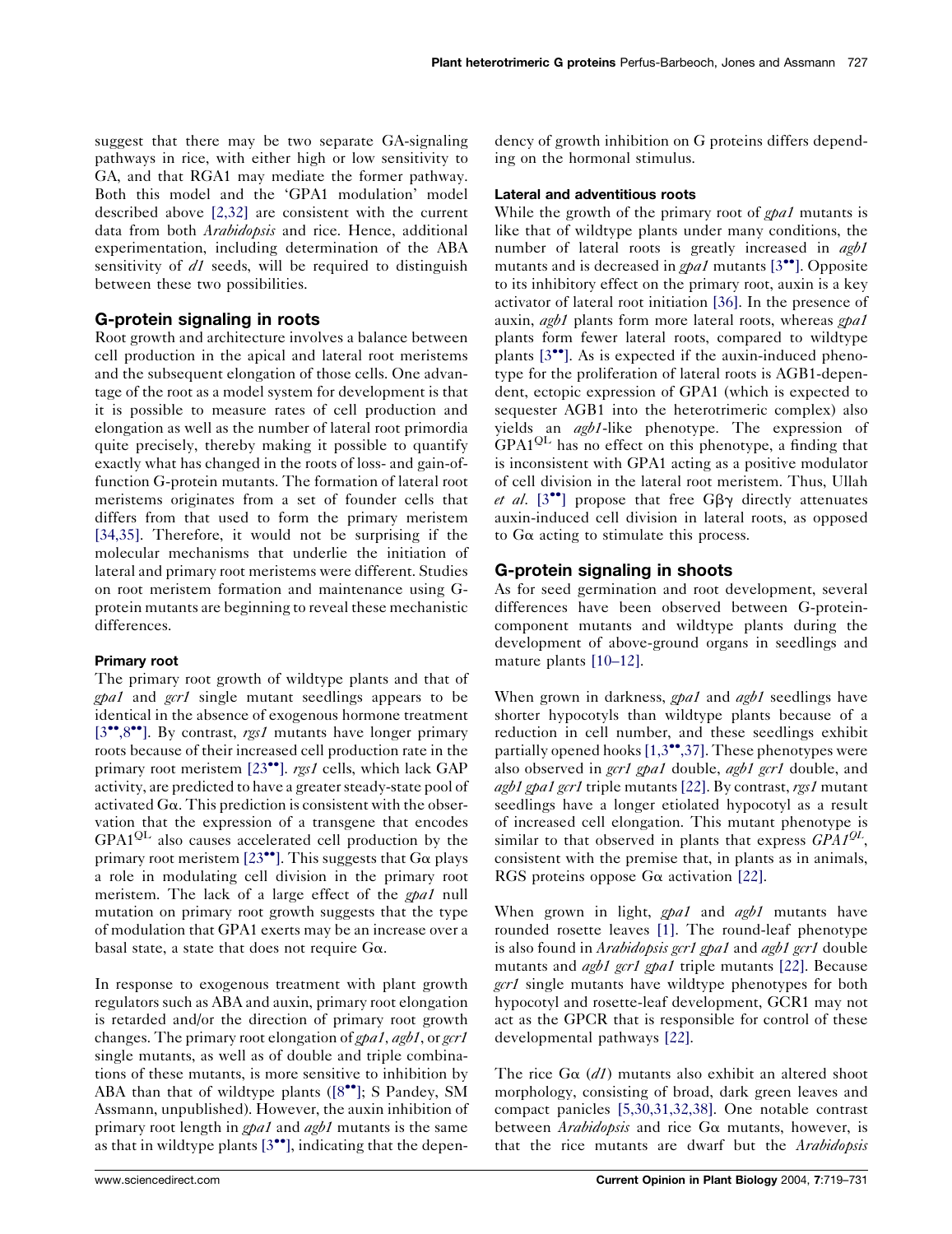mutants are not. Dwarf phenotypes are often associated with GA insensitivity, and GA induction of internode elongation is significantly reduced in the d1 mutants [\[31\].](#page-11-0) However, the GA responsiveness of the elongation of the second leaf sheath is similar in  $d1$  mutants and wildtype plants [\[32\]](#page-11-0). This selective impairment of GA signaling in  $d1$  mutants suggests cell specificity in GA response, with some pathways being only marginally dependent on Ga.

During the reproductive phase of plant development, agb1-1 mutants have a floral phenotype consisting of shorter flowers and thicker siliques, but this phenotype is not shared by gpa1 mutants  $[1,3^{\bullet\bullet},39]$  $[1,3^{\bullet\bullet},39]$  $[1,3^{\bullet\bullet},39]$ . Constitutive overexpression of GPA1 reduces silique length, producing a phenotype that is similar to that of  $agb1$ . This evidence is consistent with the idea that silique length is controlled by released G $\beta \gamma$  [\[3](#page-10-0)<sup>\*\*</sup>[\].](#page-10-0) gpa1 sepals and pedicels are longer, whereas *agb1* sepals are shorter, than those of wildtype plants [\[3](#page-10-0)<sup>\*\*</sup>[\],](#page-10-0) findings that are again consistent with a  $G\beta\gamma$ dependent pathway. Transformants that overexpress  $GCR1$  flower earlier [\[29\],](#page-11-0) but gcr1 null mutants typically do not flower later, than wildtype plants [\[22\].](#page-11-0)

# Stress responses

G proteins are implicated in several stress-signaling pathways in plants. In mature leaves, G proteins transmit signals to molecules, including small GTPases, ion channels, and phospholipases, that are effectors in the responses to various biotic and abiotic stress conditions, including pathogen elicitation, ozone treatment and water deficit.

There are no reports as yet on pathogen signaling in Arabidopsis G-protein mutants, but some defense signaling pathways in rice appear to rely on RGA1. Upon infection with a virulent strain of bacterial blight  $(Xantho$ monas oryzae pv. Oryzae [Xoo]), symptom development in  $d1$  mutants is more severe than that in wildtype plants [\[7\].](#page-10-0) By contrast, infection with virulent strains of rice blast fungus (Magnaporthe grisea) produces identical lesions in  $d1$  mutants and wildtype plants.  $d1$  mutants exhibit a highly reduced response, however, upon inoculation with avirulent rice blast [\[5,7\]](#page-10-0). Expression of a constitutively active OsRac1 in  $d1$  mutants restores defense signaling and resistance, suggesting that RGA1 functions upstream of this small GTPase [\[5\]](#page-10-0). Yet, in a  $d1$  mutant cell line treated with the oligosaccharide elicitor chitin, the elicitation of defense responses such as extracellular alkalinization, generation of reactive oxygen species, phytoalexin accumulation and the induction of specific genes does not differ from that of wildtype cells [\[40,41\].](#page-11-0) Taken together, these studies indicate that the extent of G-protein coupling of responses to both avirulent and virulent pathogens is pathogen- and elicitor-specific.

Like pathogen infection, exposure to high ozone  $(O_3)$ levels results in foliar lesions, and  $O<sub>3</sub>$  responses share

signaling pathways and gene expression patterns with the hypersensitive response [\[42\].](#page-11-0) gpa1 null mutants and the double mutant gpa1-4 agb1-2 respond differently to  $O_3$ compared to wildtype plants, and to  $\varrho c r l$  and rgsl single mutants. The major difference observed among these mutant genotypes is an  $O_3$ -resistant phenotype of the gpa1 lines, indicated by lack of leaf curling in response to  $O_3$  [\[6\].](#page-10-0)

One of the phenomena commonly observed following  $O_3$ exposure is a reduction in stomatal apertures [\[43\],](#page-11-0) a response that is also evoked by ABA. gpa1 mutants exhibit reduced  $O_3$  sensitivity at the whole-leaf level. At the single (guard)-cell level, *gpa1* mutants also exhibit aspects of ABA insensitivity, including reduced ABA inhibition of guard cell inward  $K^+$  channels and altered ABA-promotion of slow anion currents [\[4\].](#page-10-0) Recently, the lipid metabolite, sphingosine-1-phosphate (S1P), has been described as a secondary messenger for ABA responses  $[44,45$ <sup> $\bullet$ </sup>. The guard cells of gpa1 mutants show insensitivity to inhibition of stomatal opening by either ABA or S1P. However, ABA still induces wildtype levels of stomatal closure in *gpa1* [\[4\]](#page-10-0), whereas stomatal closure in this genotype is insensitive to S1P. This difference implies that the S1P response is obligatorily mediated by GPA1, whereas there is a parallel or backup pathway for ABA induction of stomatal closure that is independent of GPA1  $[45$ <sup> $\degree$ </sup>[\].](#page-12-0)

gcr1 mutant guard cells exhibit hypersensitivity to ABA and S1P in both inhibition of stomatal opening and promotion of stomatal closure  $[8\bullet\bullet]$  $[8\bullet\bullet]$  $[8\bullet\bullet]$ , which would be unexpected if GCR1 were to transmit the ABA signal to GPA1. Pandey and Assmann  $[8\bullet]$  $[8\bullet]$  $[8\bullet]$  therefore proposed that GCR1 acts as a negative regulator of GPA1-mediated ABA responses in guard cells. Consistent with this phenomenon, *gcr1* mutant plants have higher expression levels of some known drought- and ABA-regulated genes after exogenous ABA treatment and exhibit improved recovery following drought stress  $[8\bullet$  $[8\bullet$ .

Many enzymes, including phosphatidylinositol-phospholipase Cs (PLCs; reviewed in [\[46\]\)](#page-12-0) and phospholipase Ds (PLDs; [\[47,48\]](#page-12-0)), act as effectors of the ABA response during the regulation of stomatal aperture. These phospholipases also have been identified recently, albeit not yet in guard cells, as intracellular effectors of G protein signaling. For instance, using tobacco BY2 cells that overexpressed GCR1, Apone et al. [\[49\]](#page-12-0) concluded that GCR1 regulates DNA synthesis through activation of PLC. In *Arabidopsis*,  $PLDa1$  directly binds GPA1 via a motif similar to the DRY motif that is present in many mammalian GPCRs [\[50](#page-12-0)<sup> $\bullet$ </sup>[\]](#page-12-0). Binding inhibits PLD $\alpha$ 1 activity and is relieved upon GTP addition, suggesting that, in vivo, G protein activation leads to the activation of PLD $\alpha$ 1 [\[50](#page-12-0)<sup> $\bullet$ </sup>[\].](#page-12-0) Thus, it will be of interest to assess PLC and PLD activity in guard cells in which the levels of G-protein components are altered.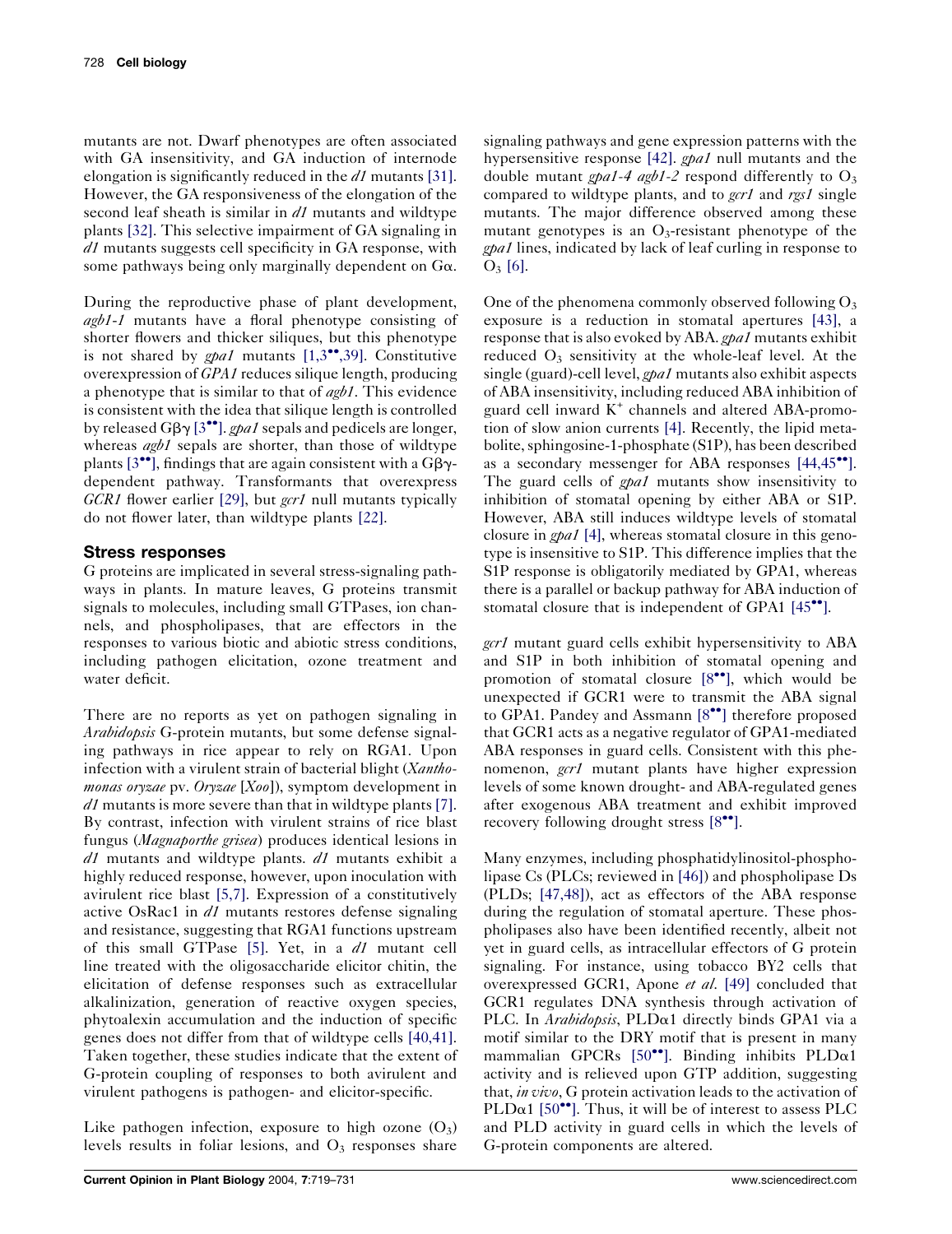# <span id="page-10-0"></span>Conclusions: with few G-protein complexes in plants, GPCRs and effectors must specify signal transduction

As is evident from the phenotypes described in this review, numerous processes at all stages of plant development are modulated by heterotrimeric G proteins. Many of these phenotypes appear upon null mutation of the G $\alpha$  subunit genes GPA1 or RGA1, implying dependency upon  $G\alpha$  coupling to downstream effectors. However, some phenotypes, notably lateral root proliferation and altered silique morphology, are present in agb1 mutants but are either absent or opposite in gpa1 mutants, implying a dependency on  $G\beta\gamma$ -coupled signaling. But is that the whole story? Plausibly, the different phenotypes of gpa1 and agb1 mutants could reflect differences in the relative levels of the released subunits from the heterotrimeric complex, different fluxes of signaling through G $\alpha$  (as opposed to G $\beta\gamma$ ) in the different cell types or organs, and/or a different relative balance in positive or negative feedback. To sort out these issues, it will be necessary to determine the effect on a given trait of quantitatively altered ratios of  $G\alpha$  to GB $\gamma$ , rather than of the two extremes of ratios of 0 or  $\infty$ that are created by single null mutations. Given the plethora of G-protein-related phenotypes in combination with the dearth of heterotrimeric G-protein subunits in plant genomes, one might well predict that plants will be found to have evolved novel and abundant mechanisms for coupling G protein components with downstream effector molecules.

In *Arabidopsis*, seeds and light-grown *gpa1* seedlings show increased sensitivities to ABA and sucrose together with decreased sensitivities to BL [2,27 ], suggesting that identical G-protein-based signaling pathways may operate in seed germination and early seedling development. In mature rosette leaves, however, gpa1 guard cells exhibit reduced rather than enhanced sensitivity to ABA. In rice, internode sensitivity to GA is strongly reduced in  $d1$ mutants, yet GA-regulation of leaf-sheath elongation is scarcely affected. These differential sensitivities indicate that the roles of GPA1 must be cell- and tissue-specific, presumably reflecting cell- and tissue-specific effectors and/or GPCRs. Cell-specific mechanisms for G-proteincoupled signaling have precedent in animal systems (e.g. [\[51\]\)](#page-12-0).

By parallel reasoning, one might expect a proliferation of cell-specific GPCRs in plants. However, if this is true, the plant GPCRs must be defined by functionality rather than by sequence similarity; GCR1 is the sole candidate GPCR to be identified in *Arabidopsis* on the basis of homology criteria and its sequence similarity to known GPCRs is limited. The observations that GCR1 is not implicated in many of the pathways that are affected by mutation of GPA1 and/or AGB1, and that the ABA-related phenotypes of gcr1 mutants are opposite to those of gpa1 mutants,

further highlight our lack of knowledge about components that function upstream of plant G-protein heterotrimers. Signals may be transduced either via novel GPCRs or through proteins that transmit signals to G proteins independently of GPCRs [\[51,52\]](#page-12-0). Furthermore, plant-specific 'unconventional' G proteins, such as A. thaliana Extra Large G Protein1 (XLG1), a protein that has significant similarity to  $G\alpha$  subunits and exhibits GTP-binding capability [\[11,53\]](#page-11-0), could potentially partner with components of G-protein pathways. Thus, the future is bright for model plant systems such as *Arabidopsis* and rice to contribute new insights regarding this ubiquitous eukaryotic signaling paradigm.

## Acknowledgements

We thank Dr Sona Pandey for helpful comments on the manuscript. Work in SMA's laboratory on G protein signaling is supported by the National Science Foundation (NSF; MCB-02-09694) and by the US Department of Agriculture (USDA; 2003-35304-13924). Work in AMJ's laboratory on the Arabidopsis G protein is supported by the National Institute of General Medical Sciences (NIGMS; GM65989-01) and by the NSF (MCB-0209711).

# References and recommended reading

Papers of particular interest, published within the annual period of review, have been highlighted as:

- of special interest
- •• of outstanding interest
- 1. Ullah H, Chen JG, Young JC, Im KH, Sussman MR, Jones AM: Modulation of cell proliferation by heterotrimeric G protein in Arabidopsis. Science 2001, 292:2066-2069.
- 2. Ullah H, Chen JG, Wang S, Jones AM: Role of a heterotrimeric G protein in regulation of Arabidopsis seed germination. Plant Physiol 2002, 129:897-907.
- 3. .. Ullah H, Chen JG, Temple B, Boyes DC, Alonso JM, Davis KR, Ecker JR, Jones AM: The  $\beta$ -subunit of the Arabidopsis G protein negatively regulates auxin-induced cell division and
- affects multiple developmental processes. Plant Cell 2003, 15:393-409.

In this paper, loss- and gain-of-function GPA1 and AGB1 mutants were used to dissect the specific role of G proteins in plant cell proliferation. This analysis provides evidence that AGB1 inhibits auxin-promoted lateral root formation.

- 4. Wang XQ, Ullah H, Jones AM, Assmann SM: G protein regulation of ion channels and abscisic acid signaling in Arabidopsis guard cells. Science 2001, 292:2070-2072.
- 5. Suharsono U, Fujisawa Y, Kawasaki T, Iwasaki Y, Satoh H, Shimamoto K: The heterotrimeric G protein  $\alpha$  subunit acts upstream of the small GTPase Rac in disease resistance of rice. Proc Natl Acad Sci USA 2002, 99:13307-13312.
- 6. Booker FL, Burkey KO, Overmyer K, Jones AM: Differential response of G-protein Arabidopsis thaliana mutants to ozone. New Phytol 2004, 162:633-641.
- 7. Komatsu S, Yang G, Hayashi N, Kaku H, Umemura K, Iwasaki Y: Alterations by a defect in a rice G protein  $\alpha$  subunit in probenazole and pathogen-induced responses. Plant Cell Environ 2004, 27:947-957.
- 8. .. Pandey S, Assmann SM: The Arabidopsis putative G proteincoupled receptor GCR1 interacts with the G protein  $\alpha$  subunit GPA1 and regulates abscisic acid signaling. Plant Cell 2004, 16:1616-1632.

This study provided the first conclusive evidence that the putative receptor GCR1 interacts with GPA1 in the context of the living plant. The authors also showed that GCR1 regulates ABA signaling and may act as a negative regulator of GPA1-mediated ABA responses in guard cells.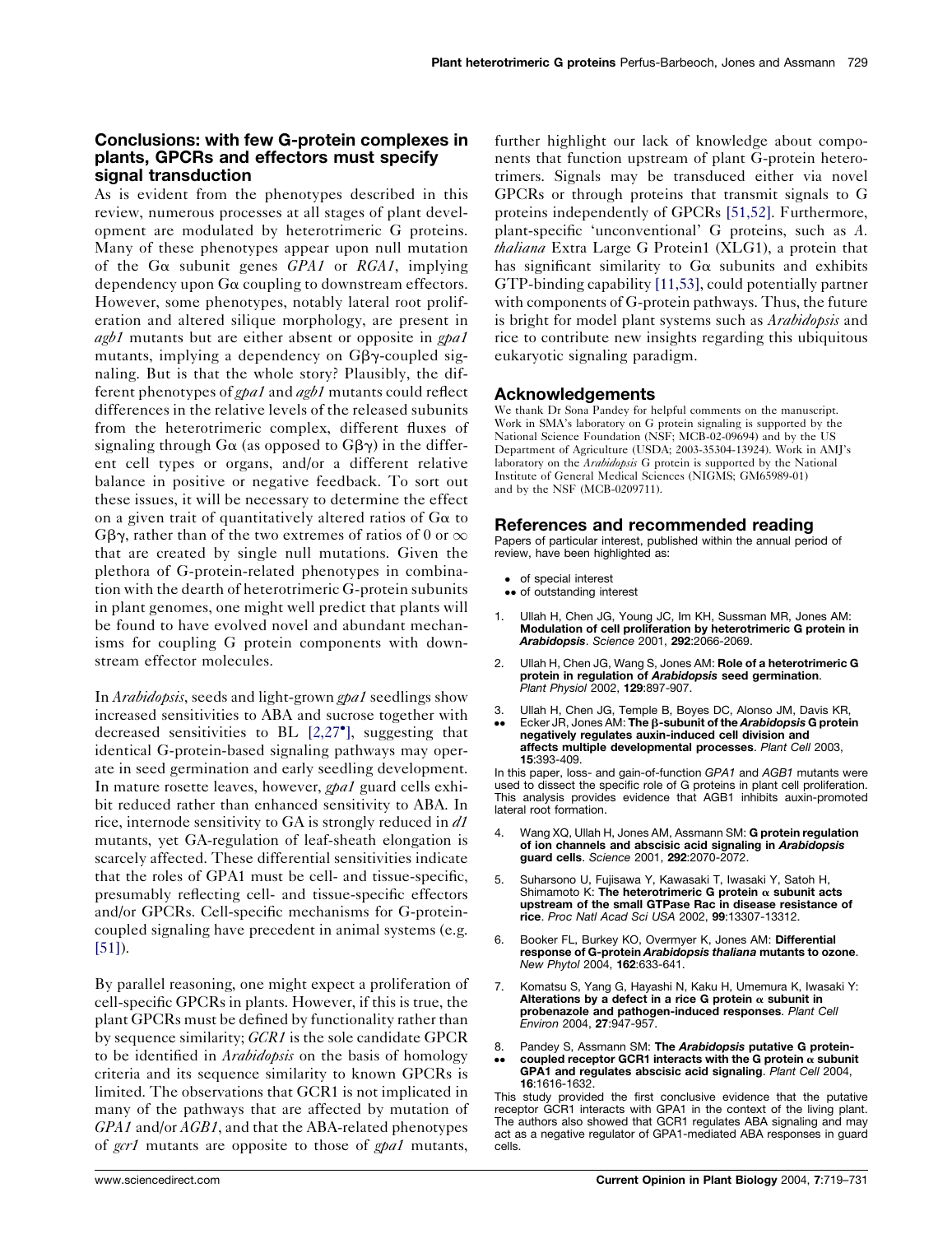- <span id="page-11-0"></span>9. Ma H: GTP-binding proteins in plants: new members of an old family. Plant Mol Biol 1994, 26:1611-1636.
- 10. Fujisawa Y, Kato H, Iwasaki Y: Structure and function of heterotrimeric G proteins in plants. Plant Cell Physiol 2001, 42:789-794.
- 11. Assmann SM: Heterotrimeric and unconventional GTP binding proteins in plant cell signaling. Plant Cell 2002, 14:S355-S373.
- 12. Jones AM: G-protein-coupled signaling in Arabidopsis. Curr Opin Plant Biol 2002, 5:402-407.
- 13. Jones AM, Assmann SM: Plants: the latest model system for G-protein research. EMBO Rep 2004, 5:572-578.
- 14. Ma H, Yanofsky MF, Meyerowitz EM: Molecular cloning and characterization of GPA1, a G protein  $\alpha$  subunit gene from Arabidopsis thaliana. Proc Natl Acad Sci USA 1990, 87:3821-3825.
- 15. Ishikawa A, Tsubouchi H, Iwasaki Y, Asahi T: Molecular cloning and characterization of a cDNA for the  $\alpha$  subunit of a G protein from rice. Plant Cell Physiol 1995, 36:353-359.
- 16. Weiss CA, Garnaat CW, Mukai K, Hu Y, Ma H: Isolation of cDNAs encoding guanine nucleotide-binding protein  $\beta$ -subunit homologues from maize (ZGB1) and Arabidopsis (AGB1). Proc Natl Acad Sci USA 1994, 91:9554-9558.
- 17. Ishikawa A, Iwasaki Y, Asahi T: Molecular cloning and characterization of a cDNA for the  $\beta$  subunit of a G protein from rice. Plant Cell Physiol 1996, 27:223-228.
- 18. Mason MG, Botella JR: Completing the heterotrimer: isolation and characterization of an *Arabidopsis thaliana* G protein<br>γ-subunit cDNA. *Proc Natl Acad Sci USA* 2000, 97:14784-14788.
- 19. Kato C, Mizutani T, Tamaki H, Kumagai H, Kamiya T,
- $\bullet$ Hirobe A, Fujisawa Y, Kato H, Iwasaki Y: Characterization of heterotrimeric G protein complexes in rice plasma membrane. Plant J 2004, 38:320-331.

This study identified two genes in the rice genome, *RGG1 a*nd *RGG2*, that<br>encode γ subunits of heterotrimeric G proteins. Biochemical experiments showed that the  $\beta$  subunit interacts tightly with the two  $\gamma$  subunits and forms dimers that can associate with the  $\alpha$  subunit in planta.

- 20. Mason MG, Botella JR: Isolation of a novel G-protein  $\gamma$ -subunit from Arabidopsis thaliana and its interaction with  $G\beta$ . Biochim Biophys Acta 2001, 1520:147-153.
- 21. Josefsson LG, Rask L: Cloning of a putative G-protein-coupled receptor from Arabidopsis thaliana. Eur J Biochem 1997, 249:415-420.
- 22. Chen JG, Pandey S, Huang J, Alonso JM, Ecker JR, Assmann SM, Jones AM: GCR1 can act independently of heterotrimeric G-protein in response to brassinosteroids and gibberellins in Arabidopsis seed germination. Plant Physiol 2004, 135:907-915.
- 23. Chen JG, Willard FS, Huang J, Liang J, Chasse SA, Jones AM,
- $\bullet \bullet$ Siderovski DP: A seven-transmembrane RGS protein that modulates plant cell proliferation. Science 2003, 301:1728-1731.

This study identified a unique RGS1 encoded by the Arabidopsis genome, and showed that RGS1 interacts with Arabidopsis GPA1, accelerates its intrinsic GTPase activity, and thereby modulates cell proliferation.

- 24. Iwasaki Y, Kato T, Kaidoh T, Ishikawa A, Asahi T: Characterization of the putative  $\alpha$  subunit of a heterotrimeric G protein in rice. Plant Mol Biol 1997, 34:563-572.
- 25. Weiss CA, White E, Huang H, Ma H: The G protein alpha subunit  $(GP<sub>\alpha</sub>1)$  is associated with the ER and the plasma membrane in meristematic cells of Arabidopsis and cauliflower. FEBS Lett 1997, 407:361-367.
- 26. Gazzarrini S, McCourt P: Cross-talk in plant hormone signalling: what Arabidopsis mutants are telling us. Ann Bot 2003, 91:605-612.
- 27. Lapik YR, Kaufman LS: The Arabidopsis cupin domain protein
- $\bullet$ AtPirin1 interacts with the G protein  $\alpha$  subunit GPA1 and regulates seed germination and early seedling development. Plant Cell 2003, 15:1578-1590.

Yeast two-hybrid analysis was used to show GPA1 interaction with the cupin-domain protein AtPirin1. The authors also characterized two atpirin1 T-DNA insertional mutants and established that they display a set of phenotypes similar to those of gpa1 mutants, indicating that<br>AtPirin1 may function downstream of GPA1 in regulating seed germination and early seedling development.

- 28. Ma H: Plant G proteins: the different faces of GPA1. Curr Biol 2001, 21:R869-R871.
- 29. Colucci G, Apone F, Alyeshmerni N, Chalmers D, Chrispeels MJ: GCR1, the putative Arabidopsis G protein-coupled receptor gene is cell cycle-regulated, and its overexpression abolishes seed dormancy and shortens time to flowering. Proc Natl Acad Sci USA 2002, 99:4736-4741.
- 30. Ashikari M, Wu J, Yano M, Sasaki T, Yoshimura A: Rice gibberellin-insensitive dwarf mutant gene *Dwarf 1* encodes<br>the α-subunit of GTP-binding protein. Proc Natl Acad Sci USA 1999, 96:10284-10289.
- 31. Fujisawa Y, Kato T, Ohki S, Ishikawa A, Kitano H, Sasaki T, Asahi T, Iwasaki Y: Suppression of the heterotrimeric G protein causes **abnormal morphology, including dwarfism, in rice.**<br>*Proc Natl Acad Sci USA* 1999, **96**:7575-7580.
- 32. Ueguchi-Tanaka M, Fujisawa Y, Kobayashi M, Ashikari M,<br>Iwasaki Y, Kitano H, Matsuoka M: **Rice dwarf mutant d1, which is** defective in the  $\alpha$  subunit of the heterotrimeric G protein, affects gibberellin signal transduction. Proc Natl Acad Sci USA 2000, 97:11638-11643.
- 33. Yang G, Matsuoka M, Iwasaki Y, Komatsu S: A novel brassinolide-enhanced gene identified by cDNA microarray is involved in the growth of rice. Plant Mol Biol 2003, 52:843-854.
- 34. Malamy JE, Benfey PN: Organization and cell differentiation in lateral roots of Arabidopsis thaliana. Development 1997, 124:33-44.
- 35. Mayer U, Büttner G, Jürgens G: Apical-basal pattern formation in the Arabidopsis embryo: studies on the role of the gnom gene. Development 1993, 117:149-162.
- 36. Casimiro I, Beeckman T, Graham N, Bhalerao R, Zhang H, Casero P, Sandberg G, Bennett MJ: Dissecting Arabidopsis lateral root development. Trends Plant Sci 2003. 8:165-171.
- 37. Jones AM, Ecker JR, Chen JG: A reevaluation of the role of the heterotrimeric G protein in coupling light responses in Arabidopsis. Plant Physiol 2003, 131:1623-1627.
- 38. Iwasaki Y, Fujisawa Y, Kato H: Function of heterotrimeric G protein in gibberellin signaling. J Plant Growth Regul 2002, 22:126-133.
- 39. Lease KA, Wen J, Li J, Doke JT, Liscum E, Walker JC: A mutant Arabidopsis heterotrimeric G-protein  $\beta$  subunit affects leaf, flower, and fruit development. Plant Cell 2001, 13:2631-2641.
- 40. Tsukada K, Ishizaka M, Fujisawa Y, Iwasaki Y, Yamaguchi T, Minami E, Shibuya N: Rice receptor for chitin oligosaccharide elicitor does not couple to heterotrimeric G-protein: elicitor responses of suspension cultured rice cells from Daikoku dwarf (d1) mutants lacking a functional G-protein  $\alpha$  subunit. Physiol Plant 2002, 116:373-382.
- 41. Day RB, Tanabe S, Koshioka M, Mitsui T, Itoh H, Ueguchi-Tanaka M, Matsuoka M, Kaku H, Shibuya N, Minami E: Two rice GRAS family genes responsive to N-acetylchitooligosaccharide elicitor are induced by phytoactive gibberellins: evidence for cross-talk between elicitor and gibberellin signaling in rice cells. Plant Mol Biol 2004, 54:261-272.
- 42. Tamaoki M, Nakajima N, Kubo A, Aono M, Matsuyama T, Saji H: Transcriptome analysis of  $O<sub>3</sub>$ -exposed Arabidopsis reveals that multiple signal pathways act mutually antagonistically to<br>induce gene expression. *Plant Mol Biol* 2003, 53:443-456.
- 43. Mansfield TA: Stomata and plant water relations: does air pollution create problems? Environ Pollut 1998, 101:1-11.
- 44. Ng CK, Carr K, McAinsh MR, Powell B, Hetherington AM: Drought-induced guard cell signal transduction involves sphingosine-1-phosphate. Nature 2001, 410:596-599.